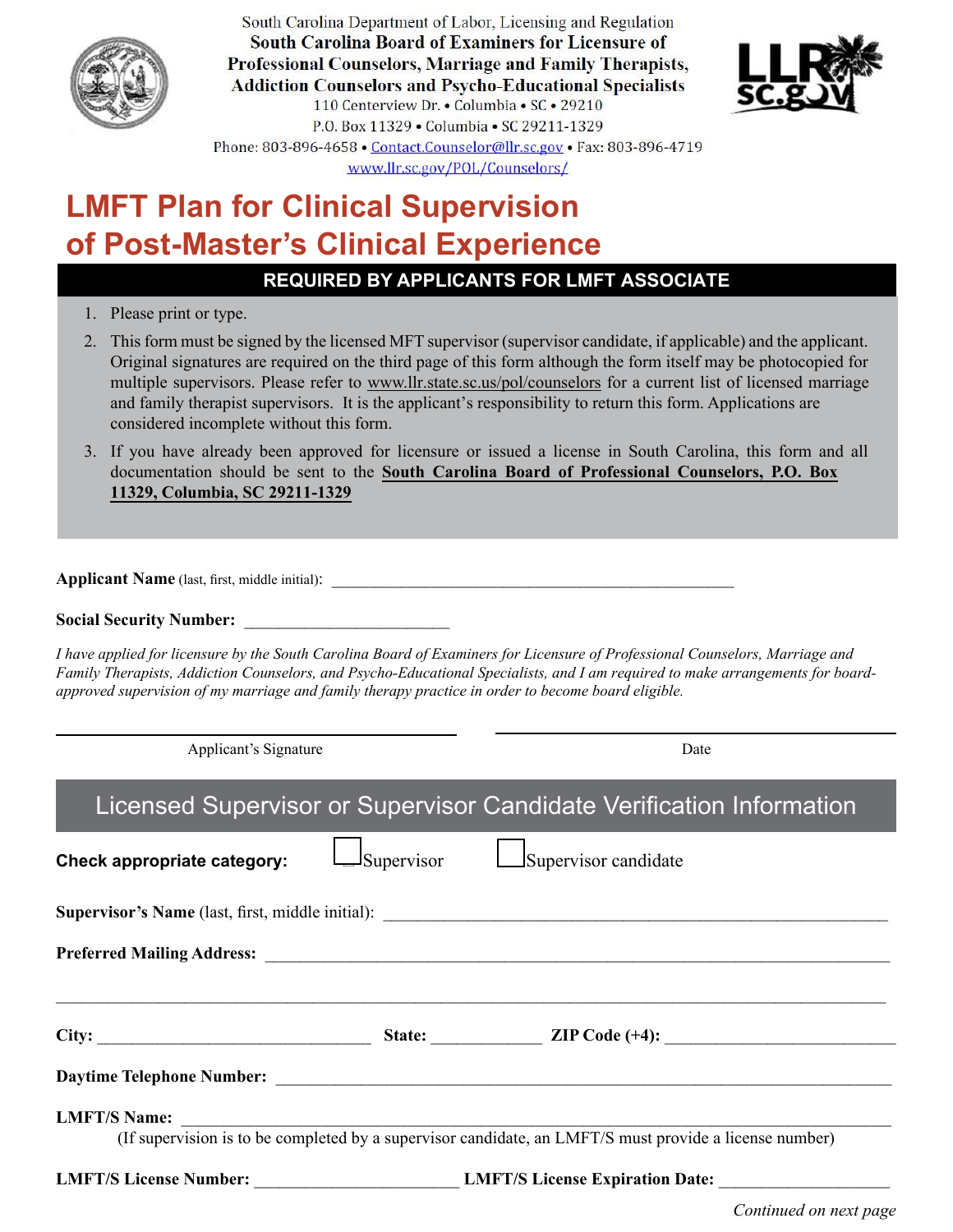As per Regulation 36-08(3), applicants for full licensure must submit evidence satisfactory to the board of a minimum of 1,500 hours of supervised clinical experience in the practice of marriage and family therapy performed over a period of not less than two years under the supervision of a licensed marriage and family therapy supervisor or supervisor candidate or other qualified licensed mental health practitioner as approved by the board. The experience must include a minimum of 1,380 hours of direct client contact with individuals, couples, families, or groups of which a minimum of 120 hours are to be spent in immediate supervision with the licensed marriage and family therapist supervisor or supervisor candidate. The 120 hours are to be 100 hours of individual supervision and 20 hours of either group or individual supervision. For more information about supervisory requirements, contact the South Carolina licensing board at 803-896-4658.

**Provide details of your plan to complete the required supervised experience.** The dates must reflect a two-year period beginning no earlier than you anticipate being licensed as an LMFT associate. Incomplete plans will delay your application process. If you have questions regarding the completion of this form, refer to page 4 of the LMFT/LMFTA application packet or contact CCE.

| Facility name, address, telephone<br>and type of work experience<br>(planned over two years) | <b>Position title</b> | <b>From</b><br>month/year | To<br>month/year |
|----------------------------------------------------------------------------------------------|-----------------------|---------------------------|------------------|
|                                                                                              |                       |                           |                  |

### **1. Plan for supervised clinical experience of direct marriage and family therapy client contact:**

(Must reflect a minimum of 1,380 hours of supervised clinical experience)

|                                                                                                                                                                                                                             | <b>Total</b> | <b>From</b> | То         |
|-----------------------------------------------------------------------------------------------------------------------------------------------------------------------------------------------------------------------------|--------------|-------------|------------|
|                                                                                                                                                                                                                             | <b>Hours</b> | month/year  | month/year |
| Plan for 1,380 hours of direct client contact with<br>individuals, couples, or groups under the supervision<br>of an LMFT supervisor, LMFT supervisor candidate, or<br>other qualified licensed mental health practitioner. |              |             |            |

**2. Plan for required 120 hours of post-master's immediate supervision by a licensed marriage and family therapy supervisor or supervisor candidate:**

|    |                                                                                                               | <b>Total</b><br><b>Hours</b> | <b>From</b><br>month/year | To<br>month/year |
|----|---------------------------------------------------------------------------------------------------------------|------------------------------|---------------------------|------------------|
| А. | Individual (a minimum of 100 hours<br>required to be individual supervision)                                  |                              |                           |                  |
| В. | Group                                                                                                         |                              |                           |                  |
|    | Total hours of supervision by a licensed<br>marriage and family therapy supervisor or<br>supervisor candidate |                              |                           |                  |